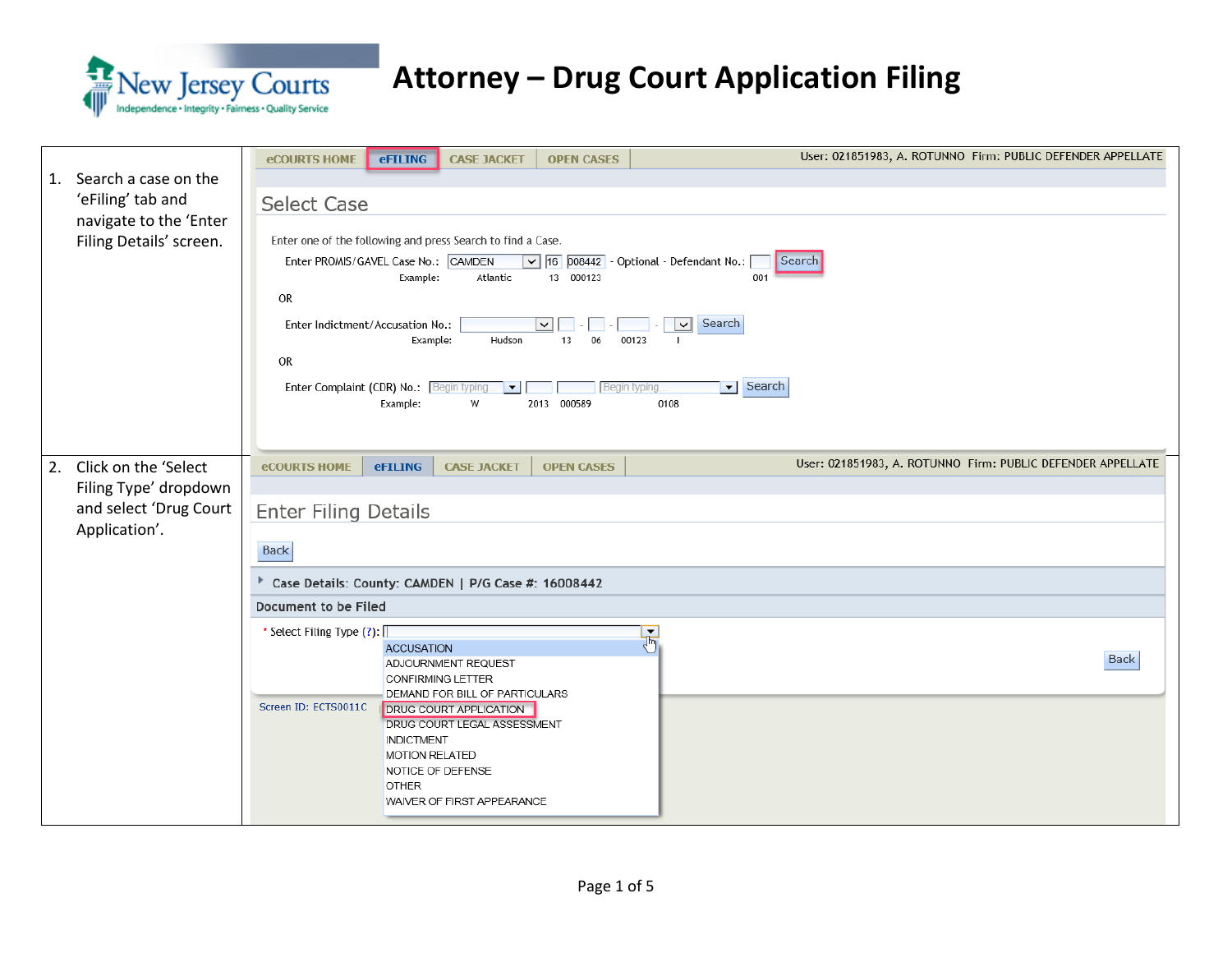

| 3. | System displays 'Filing                |             | <b>eCOURTS HOME</b>                                          | <b>eFILING</b>   | <b>CASE JACKET</b> | <b>OPEN CASES</b>                                                                                          |                             |                   |                    | User: 021851983, A. ROTUNNO Firm: PUBLIC DEFENDER APPELLATE |
|----|----------------------------------------|-------------|--------------------------------------------------------------|------------------|--------------------|------------------------------------------------------------------------------------------------------------|-----------------------------|-------------------|--------------------|-------------------------------------------------------------|
|    | Role in Case' and 'List                |             |                                                              |                  |                    |                                                                                                            |                             |                   |                    |                                                             |
|    | of Defendants in Case'                 |             | <b>Enter Filing Details</b>                                  |                  |                    |                                                                                                            |                             |                   |                    |                                                             |
|    | sections.                              |             |                                                              |                  |                    |                                                                                                            |                             |                   |                    |                                                             |
| 4. | Select appropriate                     | <b>Back</b> |                                                              |                  |                    |                                                                                                            |                             |                   |                    |                                                             |
|    | filing role and<br>defendant if system |             |                                                              |                  |                    | Case Details: County: CAMDEN   P/G Case #: 16008442                                                        |                             |                   |                    |                                                             |
|    | has not made the                       |             | Document to be Filed                                         |                  |                    |                                                                                                            |                             |                   |                    |                                                             |
|    | selection.                             |             | * Select Filing Type (?): DRUG COURT APPLICATION             |                  |                    |                                                                                                            | $\blacktriangledown$        |                   |                    |                                                             |
|    |                                        |             | Filing Role in Case                                          |                  |                    |                                                                                                            |                             |                   |                    |                                                             |
|    |                                        |             |                                                              |                  |                    | * Please select your role in the filing: $\bigcap$ Prosecutor $\bigcirc$ Defense Attorney $\bigcirc$ Other |                             |                   |                    |                                                             |
|    |                                        |             | List of Defendants in Case                                   |                  |                    |                                                                                                            |                             |                   |                    | Type to filter                                              |
|    |                                        |             | Please select the Defendant that you are Filing For/Against. |                  |                    |                                                                                                            |                             |                   |                    |                                                             |
|    |                                        |             |                                                              | Defendant $\vee$ |                    | <b>Event Defense Attorney</b>                                                                              | <b>Next Scheduled Event</b> | <b>Event Date</b> | <b>Event Judge</b> | <b>Attorney of Record</b>                                   |
|    |                                        |             | VELASQUEZ, PAT TEST C                                        |                  | <b>AKA</b>         |                                                                                                            |                             |                   |                    | CRISONINO, EDWARD J                                         |
|    |                                        | C           | VELAZQUEZ, PAT TEST J                                        |                  | AKA                |                                                                                                            |                             |                   |                    | CHASE, KATINA E                                             |
|    |                                        |             |                                                              |                  |                    |                                                                                                            |                             |                   |                    | Continue<br><b>Back</b>                                     |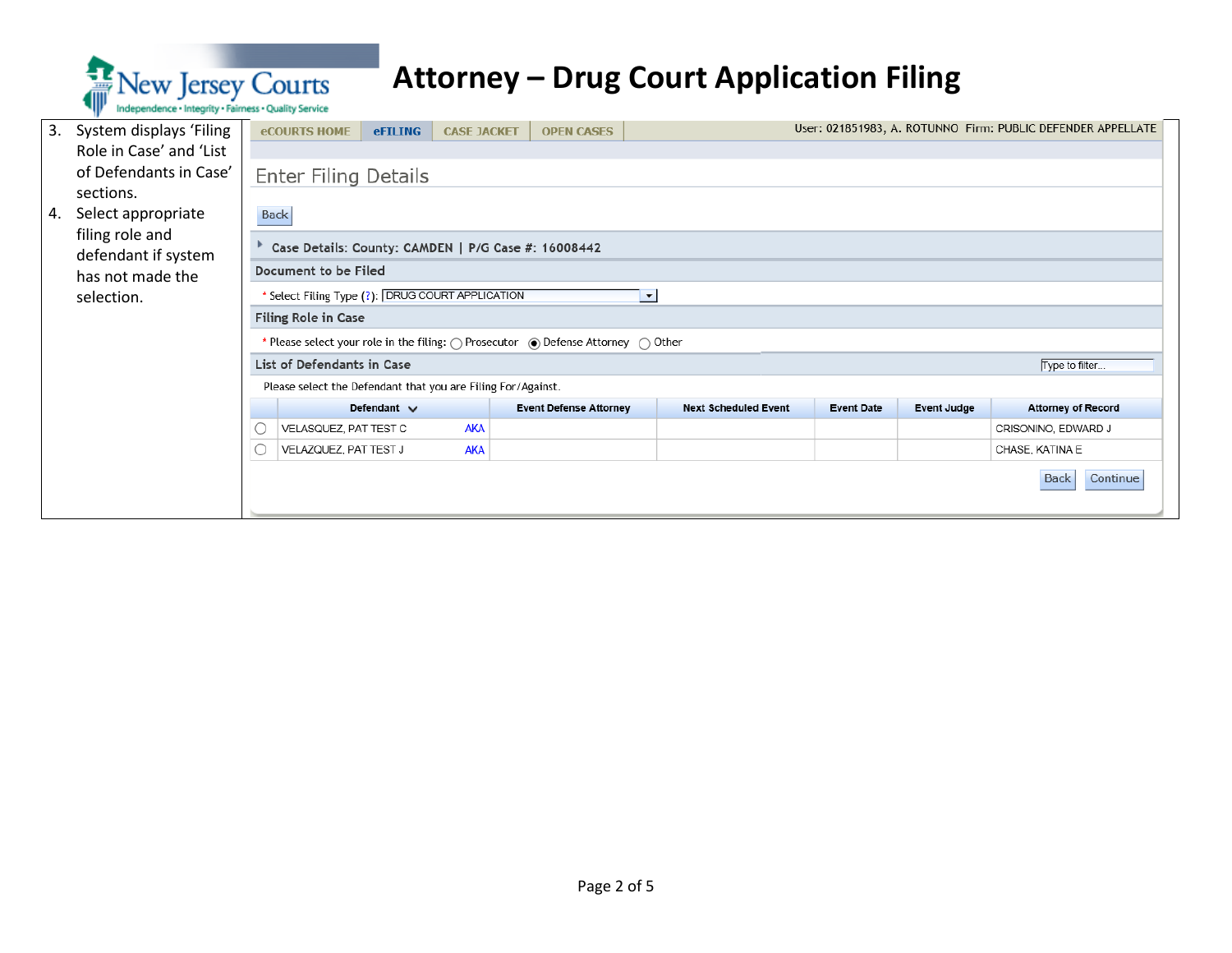

| 5. | System displays<br>additional cases    |                                                                              | <b>eCOURTS HOME</b>                                          | <b>eFILING</b>   | <b>CASE JACKET</b>      | <b>OPEN CASES</b>                                                                                               |  |                                                                                                    |                   |                           |  | User: 021851983, A. ROTUNNO Firm: PUBLIC DEFENDER APPELLATE |  |
|----|----------------------------------------|------------------------------------------------------------------------------|--------------------------------------------------------------|------------------|-------------------------|-----------------------------------------------------------------------------------------------------------------|--|----------------------------------------------------------------------------------------------------|-------------------|---------------------------|--|-------------------------------------------------------------|--|
|    | section, if the<br>defendant has other |                                                                              | <b>Enter Filing Details</b>                                  |                  |                         |                                                                                                                 |  |                                                                                                    |                   |                           |  |                                                             |  |
|    | cases within the                       | <b>Back</b>                                                                  |                                                              |                  |                         |                                                                                                                 |  |                                                                                                    |                   |                           |  |                                                             |  |
| 6. | county.<br>Select cases that           |                                                                              |                                                              |                  |                         |                                                                                                                 |  | Case Details: County: CAMDEN   Indictment/Accusation No.: 17-06-01748-1   P/G Case #: 16008442-001 |                   |                           |  |                                                             |  |
|    | needs to be                            |                                                                              | Document to be Filed                                         |                  |                         |                                                                                                                 |  |                                                                                                    |                   |                           |  |                                                             |  |
|    | associated to the Drug                 | * Select Filing Type (?): DRUG COURT APPLICATION<br>$\overline{\phantom{a}}$ |                                                              |                  |                         |                                                                                                                 |  |                                                                                                    |                   |                           |  |                                                             |  |
|    | <b>Court Application</b>               |                                                                              | Filing Role in Case                                          |                  |                         |                                                                                                                 |  |                                                                                                    |                   |                           |  |                                                             |  |
|    | filing, if applicable.                 |                                                                              |                                                              |                  |                         | * Please select your role in the filing: ( ) Prosecutor ( ) Defense Attorney ( ) Other                          |  |                                                                                                    |                   |                           |  |                                                             |  |
| 7. | Click on 'Continue'<br>button.         |                                                                              | List of Defendants in Case                                   |                  |                         |                                                                                                                 |  |                                                                                                    |                   |                           |  | Type to filter                                              |  |
|    |                                        |                                                                              | Please select the Defendant that you are Filing For/Against. | Defendant $\vee$ |                         | <b>Event Defense Attorney</b>                                                                                   |  | <b>Next Scheduled Event</b>                                                                        | <b>Event Date</b> | <b>Event Judge</b>        |  | <b>Attorney of Record</b>                                   |  |
|    |                                        | ◉                                                                            | VELASQUEZ, PAT TEST C                                        |                  | <b>AKA</b>              |                                                                                                                 |  |                                                                                                    |                   |                           |  | CRISONINO, EDWARD J                                         |  |
|    |                                        |                                                                              | VELAZQUEZ, PAT TEST J                                        |                  | <b>AKA</b>              |                                                                                                                 |  |                                                                                                    |                   |                           |  | CHASE, KATINA E                                             |  |
|    |                                        |                                                                              |                                                              |                  |                         | Other cases exist for the selected defendant. Select additional cases you would like to submit this filing for: |  |                                                                                                    |                   |                           |  |                                                             |  |
|    |                                        | Select                                                                       |                                                              |                  | Case Information $\div$ |                                                                                                                 |  | <b>Next Scheduled Event</b>                                                                        |                   | Next Scheduled Event Date |  | Attorney of Record                                          |  |
|    |                                        |                                                                              |                                                              |                  |                         | P/G Case #: 07006590-001 Ind./Acc. #: 07-11-03656-A                                                             |  |                                                                                                    |                   |                           |  |                                                             |  |
|    |                                        |                                                                              |                                                              |                  |                         | P/G Case #: 07003273-001 Ind./Acc. #: 07-09-03035-1                                                             |  |                                                                                                    |                   |                           |  |                                                             |  |
|    |                                        |                                                                              |                                                              |                  |                         |                                                                                                                 |  |                                                                                                    |                   |                           |  |                                                             |  |
|    |                                        |                                                                              |                                                              |                  |                         |                                                                                                                 |  |                                                                                                    |                   |                           |  | <b>Back</b><br>Continue                                     |  |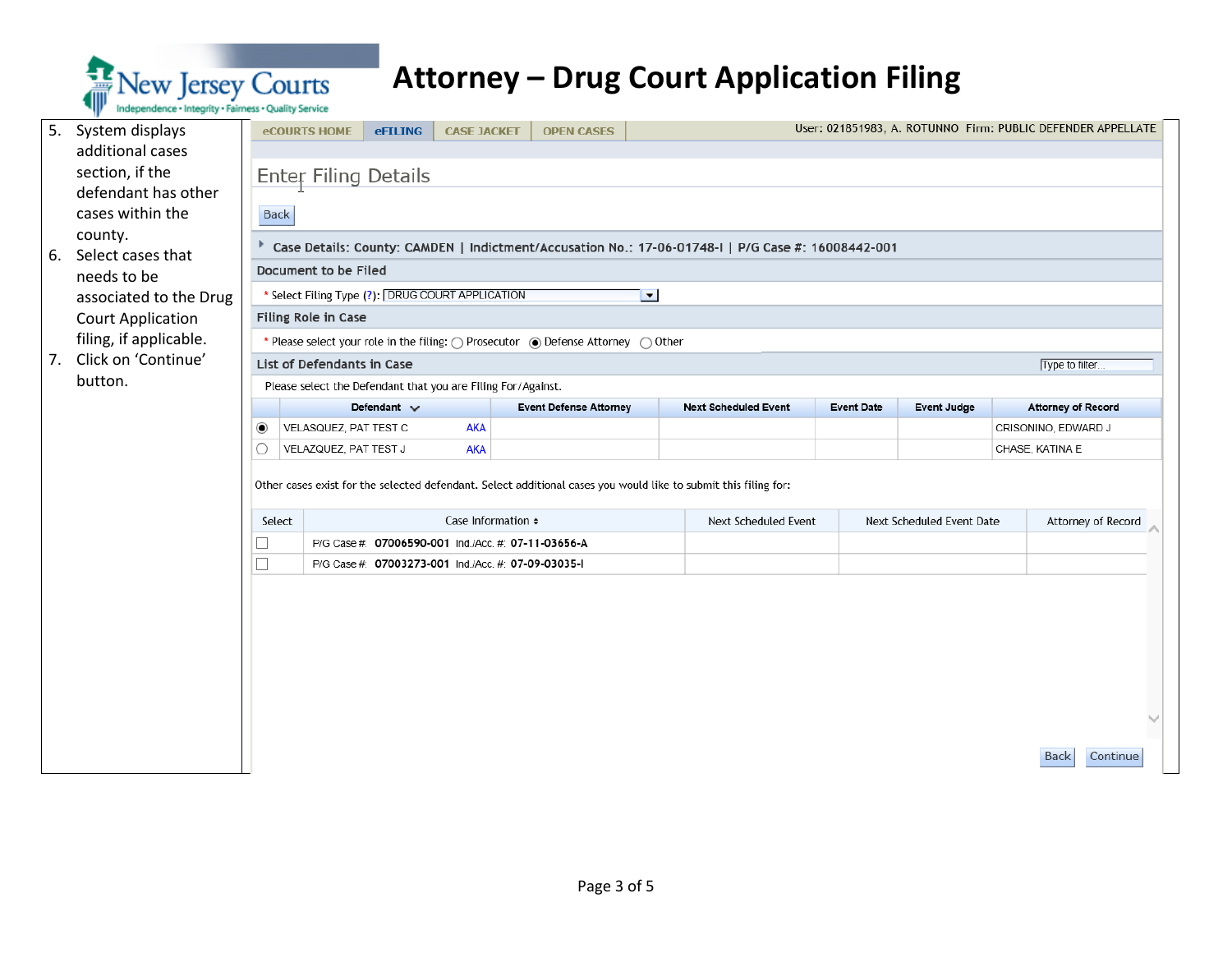

| 8.<br>System navigates to      |                                                                                  |                                              |                                                                                                                                                                       |        |                             |
|--------------------------------|----------------------------------------------------------------------------------|----------------------------------------------|-----------------------------------------------------------------------------------------------------------------------------------------------------------------------|--------|-----------------------------|
| the 'Upload                    | Upload Documents & Enter Filing Details                                          |                                              |                                                                                                                                                                       |        |                             |
| Documents & Enter              |                                                                                  |                                              |                                                                                                                                                                       |        |                             |
| Filing Details' screen.        | <b>Back</b>                                                                      |                                              |                                                                                                                                                                       |        |                             |
| Select the certification<br>9. |                                                                                  |                                              | Case Details: County: CAMDEN   Indictment/Accusation No.: 17-06-01748-I   P/G Case #: 16008442-001                                                                    |        |                             |
| checkbox to enable             |                                                                                  |                                              | Case Caption: STATE OF NEW JERSEY VS PAT TEST VELASQUEZ, ET AL Case Initiation Date: 12/12/2016 Prosecutor:                                                           |        |                             |
| the 'Browse' buttons.          | Document to be Filed                                                             |                                              |                                                                                                                                                                       |        |                             |
| 10. Browse and upload          | Selected Filing Type: DRUG COURT APPLICATION                                     |                                              |                                                                                                                                                                       |        |                             |
| the Drug Court<br>Application. | <b>Filing Role in Case</b>                                                       |                                              |                                                                                                                                                                       |        |                             |
| 11. Drug Court Record          | Selected Filing Role in the Case: PROSECUTOR                                     |                                              |                                                                                                                                                                       |        |                             |
| <b>Release Authorization</b>   | <b>Upload Required Documents</b>                                                 |                                              |                                                                                                                                                                       |        |                             |
| form can be uploaded           |                                                                                  |                                              | All documents are considered to be available to the public unless otherwise provided by Rule 1:38 et. seq. Click here for additional information.                     |        |                             |
| if available.                  | To upload documents please accept the following:                                 |                                              |                                                                                                                                                                       |        |                             |
| 12. Click on 'Continue'        |                                                                                  |                                              |                                                                                                                                                                       |        |                             |
| button.                        |                                                                                  |                                              | $\star$ $\Box$ leertify that I have redacted all confidential personal identifiers from all documents included in this electronic submission pursuant to Rule 1:38-7. |        |                             |
|                                | Please Note: Each required document must be submitted as individual attachments. |                                              |                                                                                                                                                                       |        |                             |
|                                | <b>Document Type</b>                                                             | <b>Access Restriction</b><br>(?):            | <b>File Name</b>                                                                                                                                                      |        | <b>Document Description</b> |
|                                | * DRUG COURT APPLICATION                                                         | $\overline{\mathbf{v}}$<br><b>RESTRICTED</b> | 뭿                                                                                                                                                                     | Browse |                             |
|                                | DRUG COURT RECORD RELEASE<br><b>AUTHORIZATION</b>                                | <b>RESTRICTED</b><br>$\overline{ \vee }$     | 킻                                                                                                                                                                     | Browse |                             |
|                                |                                                                                  |                                              |                                                                                                                                                                       |        | <b>Back</b>                 |
|                                |                                                                                  |                                              |                                                                                                                                                                       |        |                             |
|                                |                                                                                  |                                              |                                                                                                                                                                       |        |                             |
|                                |                                                                                  |                                              |                                                                                                                                                                       |        |                             |